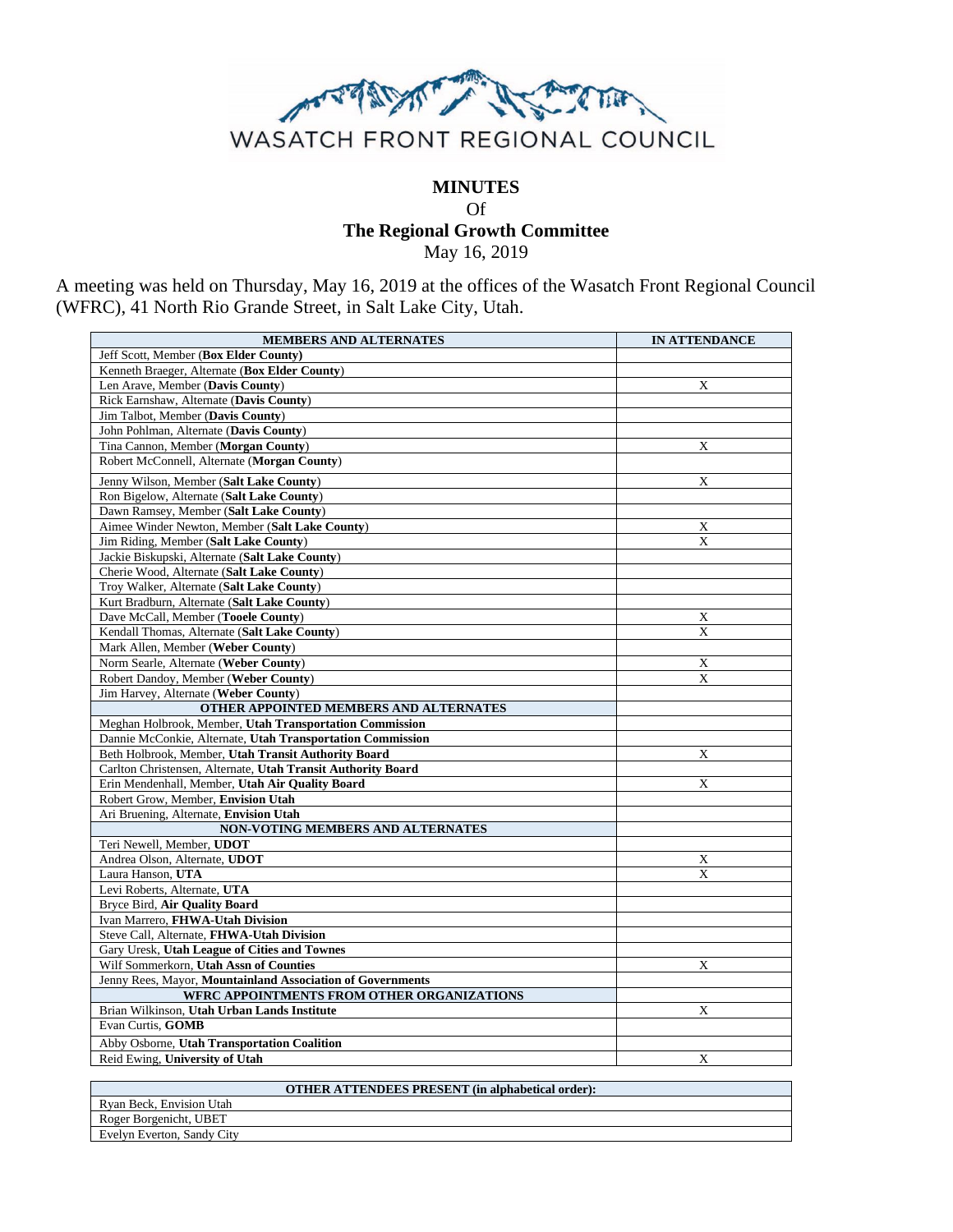## **Minutes - Regional Growth Committee May 16, 2019 Page 2**

| Mikala Jordan, Salt Lake County Planning                                                                                        |
|---------------------------------------------------------------------------------------------------------------------------------|
| Daniel Quintanilla, Salt Lake County Planning                                                                                   |
| Stan Summers, Box Elder County                                                                                                  |
| Matt Taylor, Cottonwood Heights                                                                                                 |
| Russell Weeks, Salt Lake City Council Staff                                                                                     |
| WFRC Staff: Julie Bjornstad, LaNiece Davenport, Katie Gerard, Bert Granberg, Andrew Gruber, Ned Hacker, Val John Halford, Scott |
| Hess, Jory Johner, Ted Knowlton, Mary Pratt, Nicole Proulx, Suzie Swim, Megan Townsend, Lauren Victor, Hugh Van Wagenen, Chad   |
| Worthen                                                                                                                         |

- 1. **Welcome and Introductions [Recording 00:12].** Mayor Dawn Ramsey was excused from this meeting; Councilmember Tina Cannon, Vice Chair, facilitated the meeting that was called to order at 9:52 AM. Round-table introductions were made. Andrea Olson is newly appointed from UDOT.
- 2. **Action Item**: **Approve Minutes from the March 21, 2019 meeting [Recording 00:03.11]**. With no discussion or changes, Chair Cannon entertained a motion to accept the minutes.

*A motion was made by Commissioner Kendall Thomas, and seconded by Councilmember Dave McCall, that the minutes of March 21, 2019 be approved.* Motion passed unanimously.

- 3. **Opportunity for Public Comment [Recording 00:03:43]**. Chair Cannon welcomed public comment and opened for discussion. Roger Borgenicht, Co-Chairman of Utahns for Better Transportation, spoke of concerns and variables with the RTP research, referencing a key recommendation on Page 10. Funding is more for roadway projects than for transit dollars, and not having available revenue. He mentioned there are 15 projects that need funding. Chair Cannon advised there will be further discussion on the agenda items, and that adoption of the RTP will allow for changes made within the next four years. Andrew Gruber, WFRC, addressed the imbalance of investment, and indicated that the financial constraint has been a longstanding issue.
- 4. **Action Item**: **Wasatch Choice Vision—2019-2050 Regional Transportation Plan [Recording 00:11:27].** The Regional Transportation Plan (RTP), based on the Wasatch Choice 2050 Vision and Goals, is adopted every four years. It includes economic development, land use, and long-range regional transportation planning projects. At today's meeting, WFRC staff is recommending adoption of its final phase by RGC, the steering committee. Jory Johner, WFRC, reviewed the Regional Transportation Plan and its process, summarizing its investments, projected impacts and benefits. There was a web site overview and discussion of why the plan is important and how to implement it.

As part of the process, in October 2018, the WFRC Council released the drafted RTP for public comment, with a second one held between February and March 2019. There will be a minimum 20 year review based on federal goals and working with local committees to determine needs by 2050, including an air quality budget that can be amended within four years. The four-year process is based on changes of needs and funding with input from regional workshops.

Mr. Johner said that Julie Bjornstad, WFRC, provided data and impact based on the following performance measurements: (1) engagement efforts; (2) performance measures; (3) coordination with land use and transportation; (4) identification of new centers and timing; (5) interactive GIS mapping with the real estate market; and (6) phased bike projects based on needs. There was discussion on the following: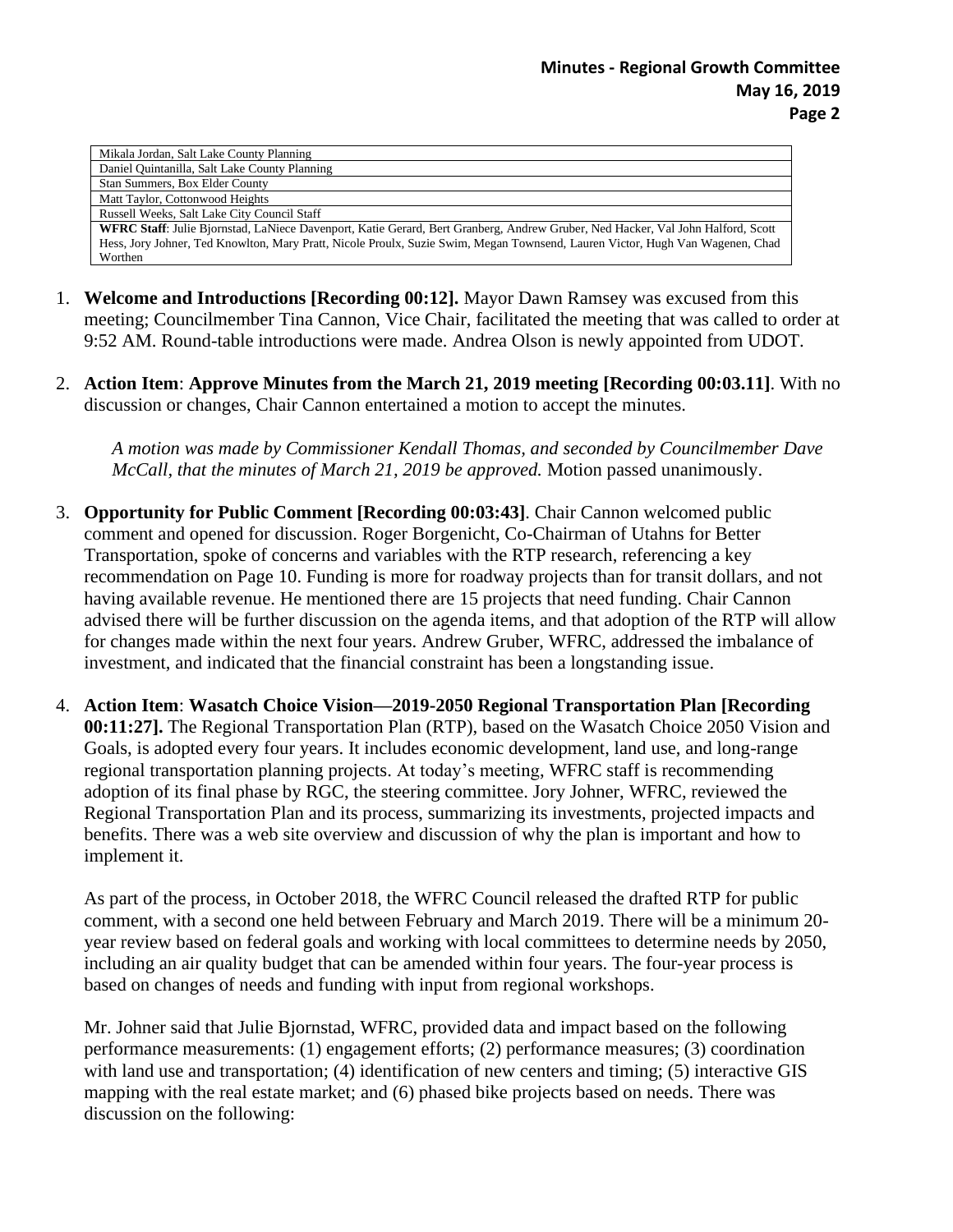- a. Limited financial resources. WFRC has been working on a unified financial model with statewide partners, developing growth rates on projects, the prioritization process on goals, and identifying new funding sources. The financially constrained plan is broken into phases: Phase 1 will be for 2019-2030; Phase 2 will be from 2031-2040; and Phase 3 will cover 2041-2050.
- b. Needed unfunded projects. Approximately 400 roads were highlighted, with needs prioritized into four categories: (1) roadway; (2) transit; (3) active transportation; and (4) regional centers and job areas.

Professor Reid Ewing expressed concerns about whether a better balance could be obtained between highways and transit with the flexibility and funding provided. Ted Knowlton, WFRC, indicated that funding and sources are specific; and flexible funding is more challenging to work with. WFRC is working with the legislature. Mr. Knowlton stressed that with changes the four-year plan can be modified. It also would be at the direction of the council rather than WFRC staff. There was further discussion on vehicle miles traveled versus vehicle hours traveled as a future performance measure. Commissioner Erin Mendenhall also asked about issues and funding with clean air. Mr. Knowlton addressed the issue of how people move with travel demands, with options that become costly.

Mr. Johner introduced "Visions & Plans" on the WFRC website, then walked through an interactive map within each region. It includes projects in all three phases with estimated costs. There was more roundtable discussion of issues in various counties to explore in the future.

Mr. Johner further talked about travel planning, implementation, and land use transportation plans as funding sources. For ongoing vision and updates of projects, contact Megan Townsend, WFRC.

Chair Cannon entertained a motion that RGC recommend to the Wasatch Front Regional Council adoption of the final-phased and financially constrained 2019-2050 Regional Transportation Plan; and approve the Air Quality Conformity Memorandum Number 39 determination with the clause that it can be amended.

*A motion was made by Councilmember Winder and seconded by Mayor Jim Riding that recommendation of adoption of the final phased and financially constrained 2019-2050 RTP be made to WFRC and approve the Air Quality Conformity Memorandum Number 39.* Motion carried with one dissent by Reid Ewing.

Timeline and next steps for Wasatch Choice 2050 Vision include:

- An endorsement made by WFRC in May 2018
- Vision poster, website update, tools, resources, community visits, etc. begin in August 2019
- Utah's 2019-2050 Unified Transportation Plan  $(4<sup>th</sup>$  plan) is due in October 2019

## 5. **Informational: WFRC resources to assist growth planning, SB34 (Affordable Housing Modifications), and SB136 (Transportation Governance Amendments) Implementation**

**[Recording 1:04:57].** Mr. Gruber spoke about two important legislative bills: SB34 that was passed in 2019 and as it relates to SB136 on Transportation Governance passed the previous year. SB136 authorizes additional funds for transit and local needs. Both determine how and where development happens relative to transportation infrastructure, which is what WFRC is addressing.SB136 was discussed. This bill will modify prioritization criteria for state transportation funding, including local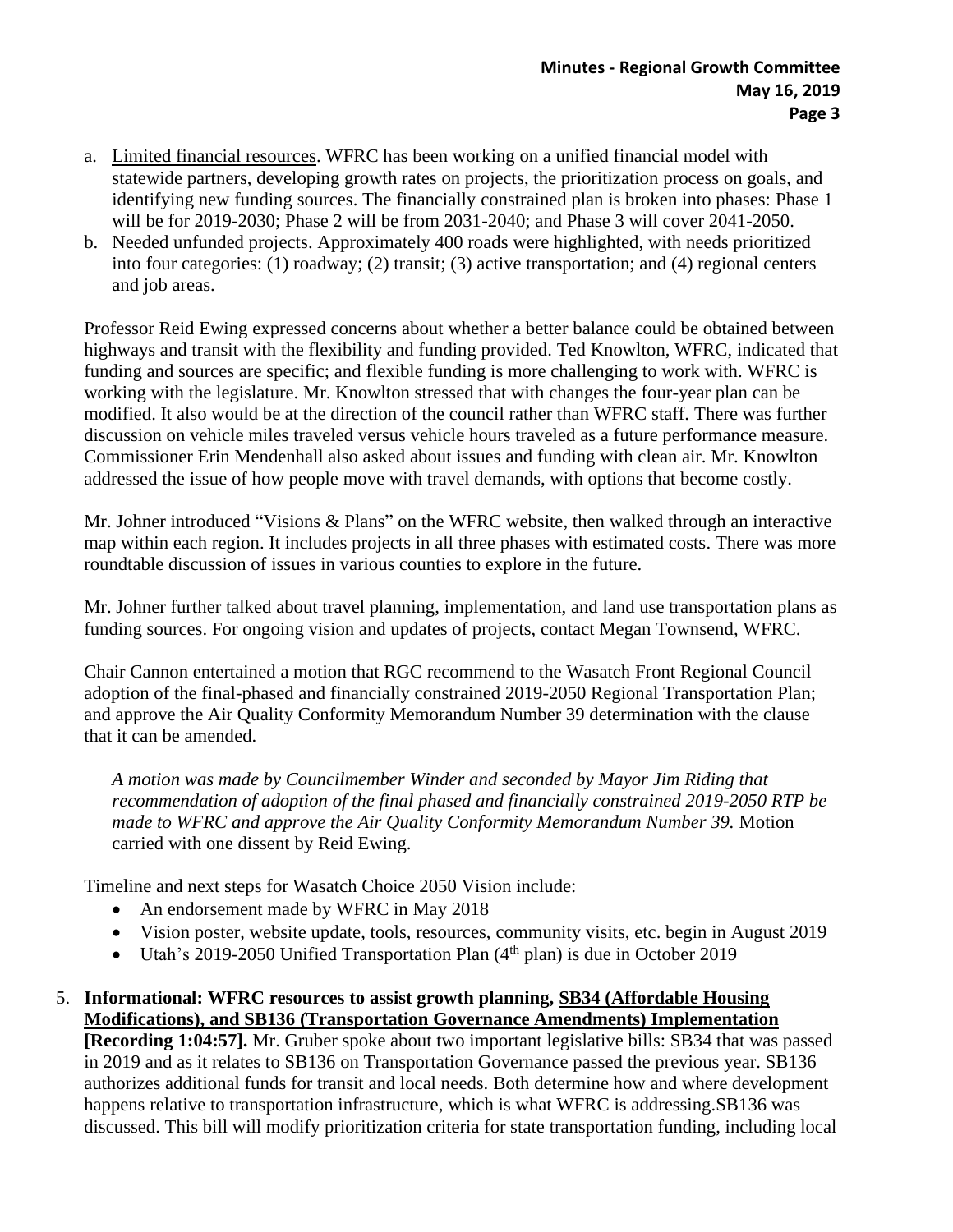land use; improved local access to jobs and other opportunities; and connect to project major centers. This has created the Transit Transportation Investment Fund (TTIF).

Julie Bjornstad of WFRC discussed resources that WFRC is making available to communities to implement both Senate bills. Specifically, seeking input on data resources, analyses, and planning resources. For more information on summary of Bills, go to [www.wfrc.org.](http://www.wfrc.org/) Highlights for SB34 included the following resources (also found on website that will be further updated):

- a. Data. Population for household and employment projections (2015-2050)
- b. Regional long-range transportation plans. Consider when developing local transportation plans.
- c. Major transit existing and planned transit investment corridors and stations. This includes known fixed guideway transit stations.

Growth Forecast. The RTP is built on growth projections. By Y2050, Utah will reach a population of 5 million. That compares to 3 million in Y2015.

Planning Technical Assisting Program. This is in partnership with Salt Lake County, UDOT and UTA. On Saturday, May 18, a three-hour training will be provided on transportation and land use connection on SB135 and SB34 resources.

A comment was made concerning the future planning and growth for SB136. The grid system on the roads has maximized the ability to have connectivity.

- 6. **Informational: Large-Scale Projects Update [Recording 01:18:55].** Ted Knowlton provided brief updates on projects across the region. Mayor Cannon also shared an update on the Southwest Valley Vision.
	- Inland Port Authority. Mr. Knowlton is working with the chair of a technical committee. They are gathering ideas for different scenarios (such as maximizing rail versus truck usages) and exploring how changes might unfold. Rounds of meetings are held, with one scheduled for June. Scenarios will be ready by the end of the summer.
	- Southwest Salt Lake County Vision. Mayor Jim Riding of West Jordan talked about a proposed development of over 900 acres at Olympia Hills which has caught the attention of six mayors that have helped with funding, as well as WFRC.
	- West Davis Corridor. Andrea Olson, UDOT, said that construction of four lanes on SR93 will begin in 2020 for completion in 2024.
	- Mountain View Corridor. Ms. Olson announced that Phase I will be completed when the road is built from 4100 South to 2100 South at SR201 (first on outer lanes). The north and sound ends are yet unfunded. Transit service is being reevaluated between phases.
	- I-15 Statewide. Ms. Olson said that a study has been done between the Arizona and Idaho borders. UDOT is starting to develop a scope and schedule, especially how to implement a plan for urbanized areas.
	- Ogden-Weber State Bus Rapid Transit. Laura Hanson, UTA, said that with local funds depleted, it will receive help from the Federal government for its final phase.
	- Point of the Mountain Transit. An analysis study will soon be done by UTA between the east and west sides of I-15.